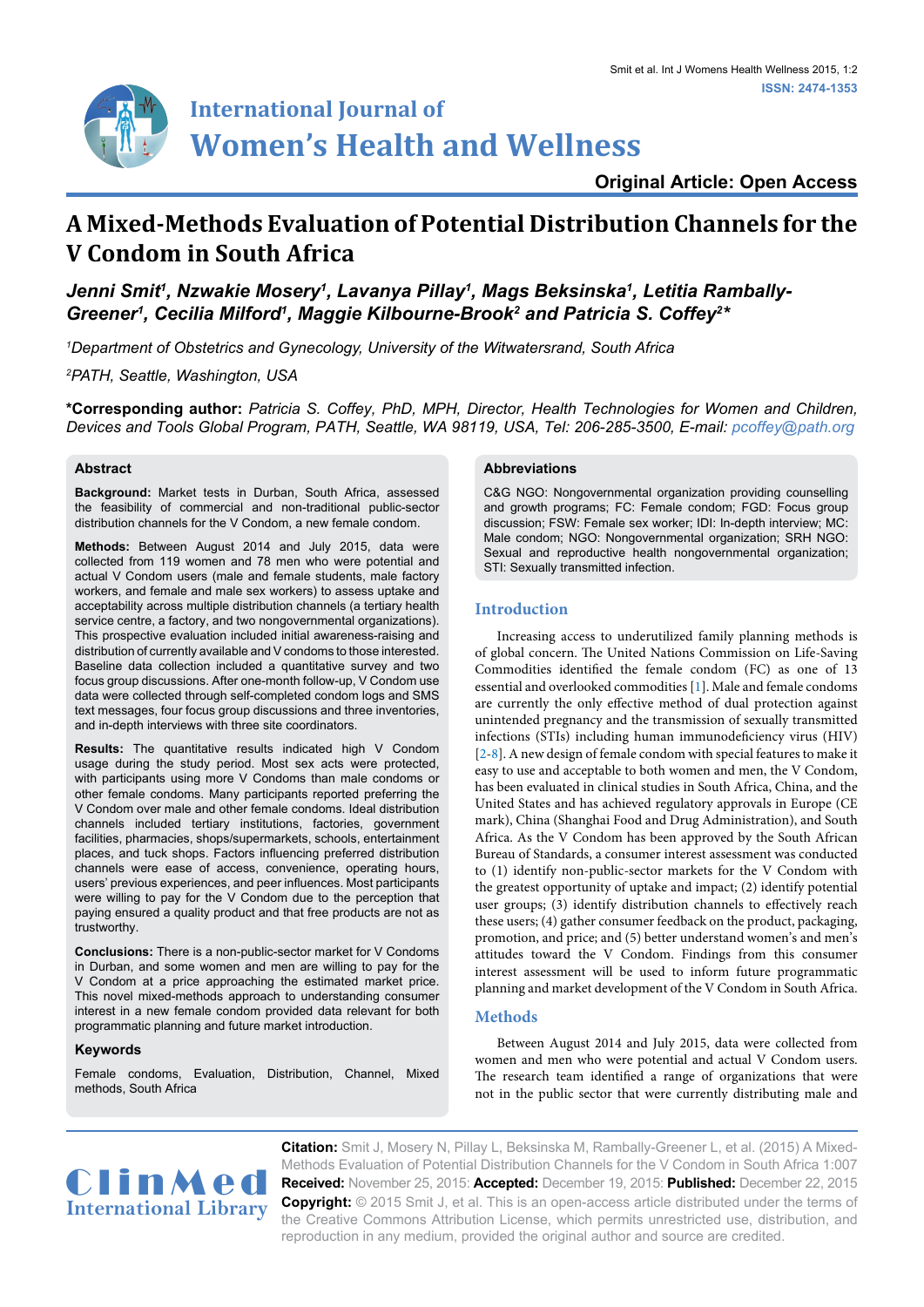<span id="page-1-0"></span>**Table 1:** Summary of participants according to study component and data collection tools.

| <b>Study component</b>                                        | N                                                                                                | Data collection tool                                                    |  |  |  |
|---------------------------------------------------------------|--------------------------------------------------------------------------------------------------|-------------------------------------------------------------------------|--|--|--|
| 1. Prospective evaluation of condom use: baseline             | -119 women                                                                                       | -Baseline interview schedule                                            |  |  |  |
| interview with potential V Condom users                       | $-78$ men                                                                                        | -Condom log and post coitus SMS                                         |  |  |  |
| 2. Promotional focus group discussions (FGDs)                 | 2 promotional FGDs with potential V Condom users:                                                | -Group discussion quide                                                 |  |  |  |
|                                                               | -FGD1 with female students at the tertiary institution                                           | -Demographic questionnaire for self-completion                          |  |  |  |
|                                                               | -FGD2 with female sex workers (FSWs) at the C&G NGO                                              | by each FGD participant                                                 |  |  |  |
| 3. Evaluation FGDs with V Condom users                        | 4 evaluation FGDs with V Condom users:                                                           | -Group discussion quide                                                 |  |  |  |
|                                                               | -FGD1 with female students at the tertiary institution                                           | -Self-administered user exit questionnaire with<br>each FGD participant |  |  |  |
|                                                               | -FGD2 with male students at the tertiary institution                                             |                                                                         |  |  |  |
|                                                               | -FGD3 with FSWs at the C&G NGO                                                                   |                                                                         |  |  |  |
|                                                               | -FGD4 with male factory employees                                                                |                                                                         |  |  |  |
| 4A. In-depth interviews (IDIs) with site coordinators 3 IDIs: |                                                                                                  | In-depth interview quide                                                |  |  |  |
|                                                               | -IDI1 with the student services program coordinator from the<br>tertiary institution             |                                                                         |  |  |  |
|                                                               | -IDI2 with the occupational health site manager at the factory                                   |                                                                         |  |  |  |
|                                                               | -IDI3 with the administrative and condom distribution support<br>services officer at the C&G NGO |                                                                         |  |  |  |
| Condom inventories<br>4B.                                     | 3* inventories from:                                                                             | -Inventory of condoms received                                          |  |  |  |
|                                                               | -Tertiary institution                                                                            | -Inventory of condoms taken                                             |  |  |  |
|                                                               | -Factory                                                                                         |                                                                         |  |  |  |
|                                                               | -C&G NGO                                                                                         |                                                                         |  |  |  |

\*No V condoms were distributed by the site coordinator from the SRH NGO, so no condom log is available.

female condoms and targeting diverse populations with differing socioeconomic status to gather a variety of opinions. Participants were sampled from four established sites that distributed male and female condoms (one private factory, one nongovernmental organization [NGO] providing counselling and growth programs [hereafter referred to as C&G NGO], one NGO providing sexual and reproductive health services [hereafter referred to as SRH NGO], and one tertiary education institution). All participants (male and female students, male factory workers, and female and male sex workers) were 18 years and older and currently sexually active. [Table](#page-1-0)  [1](#page-1-0) describes each component of the study.

After conducting a baseline survey on condom use, we tracked participant feedback on their male or female condom (FC2 and Cupid female condoms available in South Africa) and V Condom use over a one-month period using self-administered condom logs and SMS text messages. Participants were simply asked to send a text message each time they had sex. Data from the condom use logs were collected by the research team at the end of the one-month period. Additional V Condoms were available over the one-month period at each of the distribution sites, and participants could redeem up to ten V Condoms at a time using a resupply voucher given to them at baseline. Promotional focus group discussions (FGDs) were conducted with interested women who attended health awareness day demonstrations. Once the prospective evaluation components were completed (baseline surveys and condom logs), post-use evaluation FGDs and a user exit questionnaire were administered to a subset of users of the V Condom and in-depth interviews (IDIs) were conducted with site coordinators to explore the impact and demand of the V Condom promotion.

Condom use data were reported on the condom log and via cell phone text messages. Acceptability and preference data were obtained during both the enrolment baseline interview and during the discussions in the promotional and evaluation FGDs. Demographic data were captured during baseline interviews and FGDs. Site coordinator data were captured during IDIs.

#### **Recruitment and screening**

During the promotional events and condom demonstrations, individuals who showed interest in the V Condom were recruited and screened for eligibility. Participants were required to meet the following selection criteria for participation in each of the study components:

**Study component 1:** Prospective evaluation of condom use

- 18 years or older
- Own a cellular telephone
- Literate (able to read a newspaper or letter easily)
- Sexually active (defined as having at least two vaginal coital acts per week and not being abstinent in the month prior to enrolment)
- Willing to give written informed consent
- Willing to complete the condom use logs
- Willing to use the study product (V Condom) as directed

• Willing to adhere to the follow-up schedule and all study procedures

• Willing to provide research study staff with their phone number or other locator information while participating in the study

• Willing to participate in the study for the duration of approximately one month

**Study component 2:** Focus group discussions (FGDs) with potential female users of V Condom (promotional FGDs)

- Female
- 18 years or older
- Literate (able to read a newspaper or letter easily)
- Willing to give written informed consent

**Study component 3:** Focus group discussions with participants (male and female) from the prospective evaluation of condom use (evaluation FGDs)

- In addition to study component 2 criteria
- Participated and completed the prospective evaluation of condom use
- Used at least one V Condom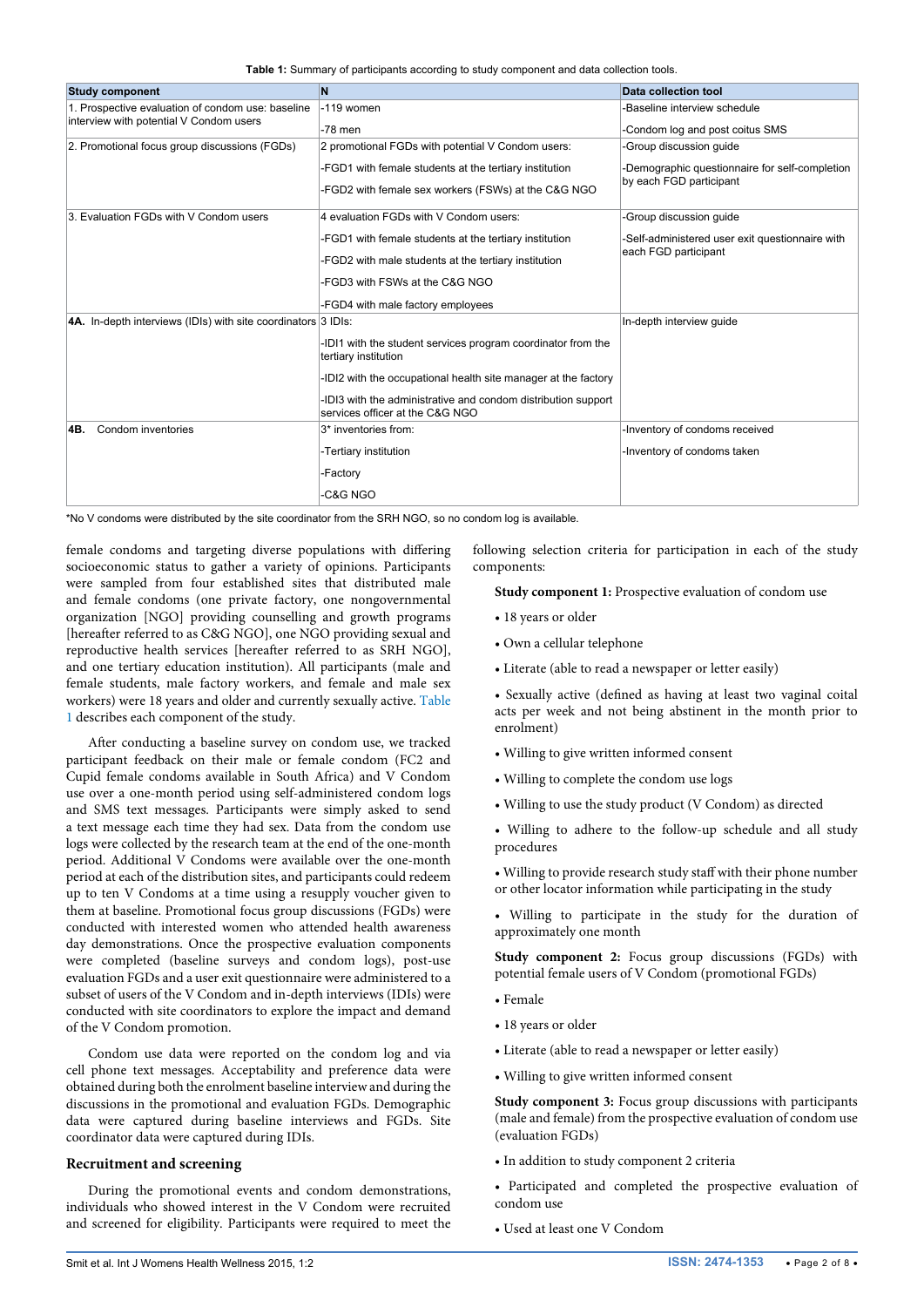#### **Study component 4:** In-depth interviews with site coordinators

• Coordinator or manager of one of the potential distribution sites

- 18 years or older
- Willing to give written informed consent

#### **Data entry and analysis**

Data from the quantitative data collection forms were entered into Epidata Version 3.1. After the dataset was cleaned and validated, the database was exported to STATA 13 IC (College Station, Texas, USA) for descriptive analysis. The FGDs and IDIs were content-coded for user preference using a relational analysis approach and analyzed using an iteratively developed codebook to explore emergent themes within the data and directional preference. Themes and sub-themes emerged through a systematic review of the data employing both inductive and deductive procedures for developing themes and organizing data within these themes through coding. During the coding process the data were continuously reviewed as new themes emerged.

#### **Ethics review and approvals**

All documents related to this consumer interest assessment were reviewed and approved by the Human Research Ethics Committee of the University of Witwatersrand, Johannesburg, South Africa, prior to study initiation and enrolment of participants (HREC approval #M140554). All participating organizations gave approval for the research conducted at their sites. The consent process and all checklists, condom use logs and surveys used in the study were written

<span id="page-2-0"></span>

and conducted in a language understandable to the participants. All relevant documents were translated into isiZulu. Written informed consent was obtained from all study participants prior to enrolment in all of the study components.

#### **Study product**

The V Condom is made of polyurethane and is inserted using an insertion capsule. The 227 mm-long condom sheath is tucked into the insertion capsule, which dissolves after insertion ([Figure 1\)](#page-2-0), releasing the condom within the vagina. The dissolving capsule is made of polyvinyl alcohol, the same material used to make contraceptive C-film. V Condoms are not pre-lubricated and a sachet of waterbased lubricant is supplied with each condom.

The V Condom is provided in foil laminate pouches. The packaging displays the manufacturer's name, lot/batch number, and date of expiry [\(Figure 2](#page-2-1)). Each condom is presented within an outer packet (cardboard sleeve) that also encloses the lubricant sachet and the instructions ([Figure 3](#page-2-2)).

#### **Results**

A total of 197 eligible participants from the four distribution

<span id="page-2-1"></span>

<span id="page-2-2"></span>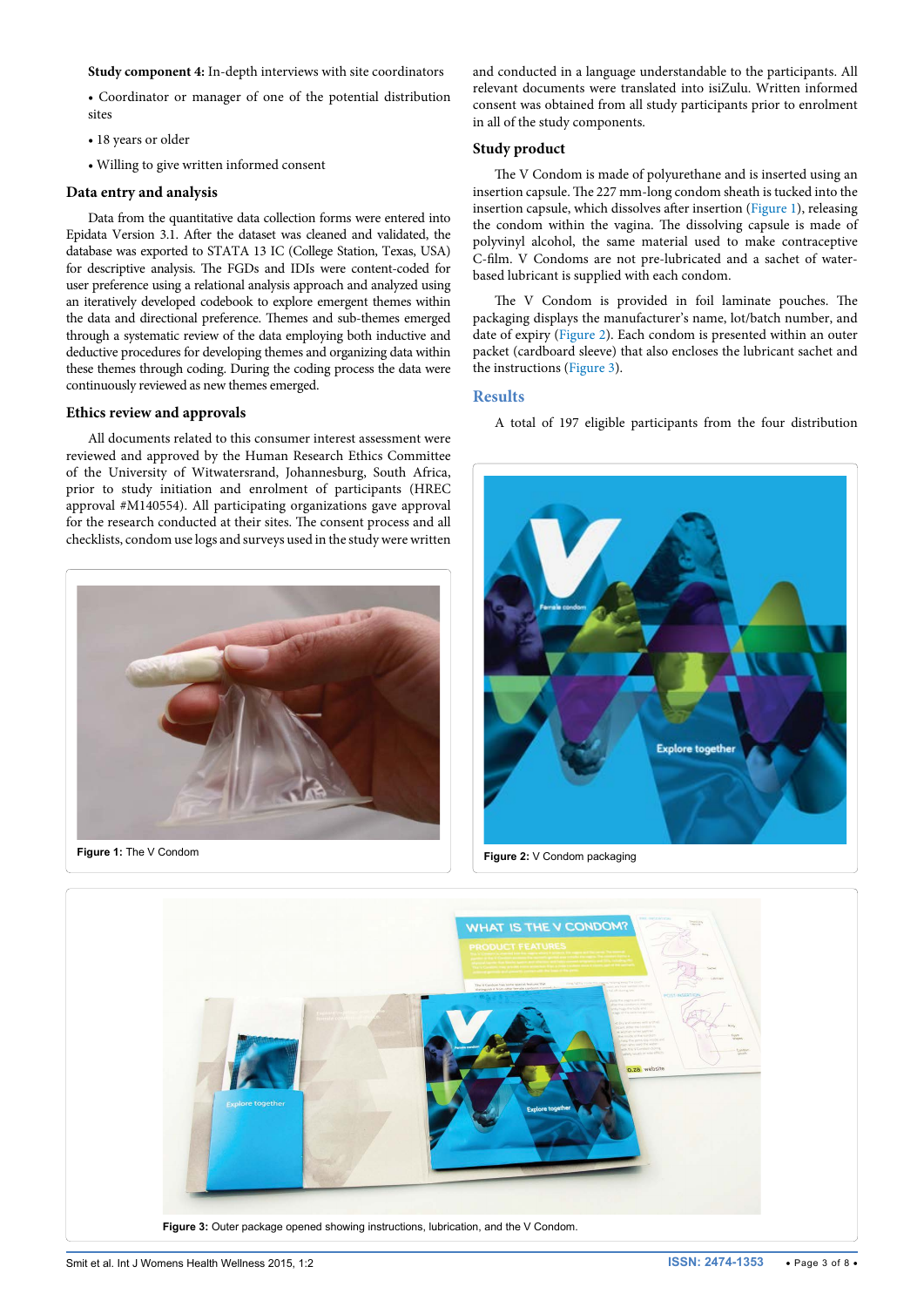<span id="page-3-0"></span>**Table 2:** Overall sample socio-demographic characteristics.

| <b>Variables</b>           |                                      |           | <b>Tertiary institution</b> |           | <b>C&amp;G NGO</b> |          | <b>Factory</b> |          |
|----------------------------|--------------------------------------|-----------|-----------------------------|-----------|--------------------|----------|----------------|----------|
| Sex n                      |                                      | Female 59 | Male 50                     | Female 56 | Male 7             | Female 4 | Male 19        | Male 2   |
| Age                        | Mean                                 | 23.2      | 21.1                        | 32.4      | 30.7               | 34.2     | 34.1           | 26       |
|                            | (Min, max) in years                  | (18, 43)  | (18, 41)                    | (22, 55)  | (22, 40)           | (29, 46) | (25, 50)       | (26, 26) |
| Education+                 | Primary incomplete                   | 0(0.0)    | 0(0.0)                      | 3(5.5)    | 1(14.3)            | 0(0.0)   | 0(0.0)         | 0(0.0)   |
| $n(\%)$                    | Primary complete                     | 3(5.1)    | 1(2)                        | 3(5.5)    | 0(0.0)             | 0(0.0)   | 0(0.0)         | 0(0.0)   |
|                            | Secondary incomplete                 | 0(0.0)    | 0(0.0)                      | 23 (41.8) | 1(14.3)            | 3(75)    | 5(26.3)        | 1(50)    |
|                            | Secondary complete                   | 8(13.6)   | 15(30)                      | 16 (29.1) | 3(42.9)            | 1(25)    | 13 (68.4)      | 1(50)    |
|                            | Any tertiary level                   | 48 (81.4) | 34 (68)                     | 10(18.2)  | 2(28.6)            | 0(0.0)   | 1(5.3)         | 0(0.0)   |
| Number of living childrent | Mean (range)                         | $1(0-2)$  | $1(0-4)$                    | $2(0-8)$  | $2(0-4)$           | $2(2-3)$ | $3(1-4)$       | $3(2-3)$ |
| Living arrangements†       | With partner                         | 7(11.9)   | 4(8.0)                      | 14(25)    | 3(42.9)            | 2(50)    | 5(26.3)        | 0(0.0)   |
| $n$ (%)                    | With family/relatives                | 32(54.2)  | 22 (44.0)                   | 29 (51.8) | 1(14.3)            | 2(50)    | 8(42.1)        | 0(0.0)   |
|                            | Friends                              | 13 (22.0) | 12(24.0)                    | 5(8.9)    | 1(14.3)            | 0(0.0)   | 0(0.0)         | 0(0.0)   |
|                            | On own                               | 7(11.9)   | 11(22.0)                    | 8(14.3)   | 2(28.6)            | 0(0.0)   | 6(31.6)        | 2(100)   |
|                            | Somewhere else                       | 0(0.0)    | 1(2.0)                      | 0(0.0)    | 0(0.0)             | 0(0.0)   | 0(0.0)         | 0(0.0)   |
| Employment+                | Housewife/look after children/family | (1.7)     | 0(0.0)                      | 0(0.0)    | 0(0.0)             | 0(0.0)   | 0(0.0)         | 0(0.0)   |
| $n$ (%)                    | Unemployed                           | 32(54.2)  | 28 (56)                     | 13(23.2)  | 0(0.0)             | 0(0.0)   | 0(0.0)         | 0(0.0)   |
|                            | Student/scholar                      | 26(44.1)  | 22(44)                      | 4(7.1)    | 0(0.0)             | 0(0.0)   | 0(0.0)         | 0(0.0)   |
|                            | Self-employed                        | 0(0.0)    | 0(0.0)                      | 18(32.1)  | 0(0.0)             | 0(0.0)   | 0(0.0)         | 0(0.0)   |
|                            | Employed part time                   | 0(0.0)    | 0(0.0)                      | 14(25)    | 4(57.1)            | 0(0.0)   | 0(0.0)         | 0(0.0)   |
|                            | Employed full time                   | 0(0.0)    | 0(0.0)                      | 6(10.7)   | 3(42.9)            | 4 (100)  | 19 (100)       | 2(100)   |
|                            | Other                                | 0(0.0)    | 0(0.0)                      | 1(1.8)    | 0(0.0)             | 0(0.0)   | 0(0.0)         | 0(0.00)  |
| Incomet                    | Pay for everything myself            | 3(5.1)    | 3(6.0)                      | 33 (58.9) | 7(100)             | 4 (100)  | 17 (89.5)      | 2(100)   |
| $n$ (%)                    | My partner(s)                        | 13 (22.0) | 2(4.0)                      | 11 (19.6) | 0(0.0)             | 0(0.0)   | 0(0.0)         | 0(0.0)   |
|                            | Family members/relatives             | 36(61.0)  | 33 (66.0)                   | 6(10.7)   | 0(0.0)             | 0(0.0)   | 2(10.5)        | 0(0.0)   |
|                            | Friends                              | 0(0.0)    | 0(0.0)                      | 2(3.6)    | 0(0.0)             | 0(0.0)   | 0(0.0)         | 0(0.0)   |
|                            | Government grants                    | 3(5.1)    | 5(10.0)                     | 1(1.8)    | 0(0.0)             | 0(0.0)   | 0(0.0)         | 0(0.0)   |
|                            | Other                                | 4(6.8)    | 7(14.0)                     | 3(5.4)    | 0(0.0)             | 0(0.0)   | 0(0.0)         | 0(0.0)   |

†Multiple response question

<span id="page-3-1"></span>**Table 3:** Overall sample sexual and reproductive health status.

| <b>Variables</b>                          |                                                                                 | <b>Tertiary Institution</b> |               | <b>C&amp;G NGO</b> |                          | Factory                            |                         | <b>SRH NGO</b> |
|-------------------------------------------|---------------------------------------------------------------------------------|-----------------------------|---------------|--------------------|--------------------------|------------------------------------|-------------------------|----------------|
| Sex n                                     |                                                                                 | Female 59 Male 50           |               | Female 56          | Male 7                   | Female                             | Male 19                 | Male 2         |
| Ever pregnant/partner pregnant n<br>(% )  |                                                                                 | 23 (40.0)                   | 17(34.0)      | 49 (87.6)          | 5(71.4)                  | 4(100)                             | $18(94.8)$ $2(100)$     |                |
| Last pregnancy unplanned n (%)            |                                                                                 | 22 (95.7)                   | 14 (82.4)     | 37 (75.1)          | 2(40)                    | 3(75)                              | 17(94.4)                | 2(100)         |
| Ever tested for HIV n (%)                 |                                                                                 | 59 (100)                    | 42(84.0)      | 56 (100)           | 7(100)                   | 4 (100)                            | 19 (100)                | 2(100)         |
| <b>Current sexual relationship status</b> | One regular/primary partner                                                     | 53 (89.8)                   | 17 (34.0)     | 22 (39.3)*^        | 2(28.7)                  | 4(100)                             | 9(47.4)                 | 1(50)          |
| $n$ (%)                                   | Casual partners only                                                            | 1(1.7)                      | 12(24.0)      | $3(5.46)$ *^       | 1(14.3)                  | 0(0.0)                             | 0(0.0)                  | 1(50)          |
|                                           | Both regular and casual partners                                                | 5(8.5)                      | 21(42.0)      | 29 (54.8)*^        | 4(57.1)                  | 0(0.0)                             | 10(52.6)                | 0(0.0)         |
| months $\dagger$ n $(\%)$                 | Family planningmethods used last 3 Norethisterone Enanthate (NET-EN) injectable | 4(6.8)                      | $5(10.0)^{i}$ | 3(5.4)             | 0(0.0)                   | 0(0.0)                             | 1(5.3)<br>$2(10.5)^{i}$ | 0(0.0)         |
|                                           | Depo-Provera® (DMPA) injectable                                                 | 6(10.2)                     | 5(10.0)       | 14(25)             | 3(42.9)                  | $1(25.0)$ 3 (15.8)                 |                         | 1(50.0)        |
|                                           |                                                                                 |                             | $5(10.0)^{i}$ |                    |                          |                                    | $1(5.3)^{i}$            |                |
|                                           | Contraceptive pills combined                                                    | 3(5.1)                      | 2(4.0)        | 0(0.0)             |                          | $2(28.6)^{i}$   1 (25.0)   1 (5.3) |                         | 0(0.0)         |
|                                           |                                                                                 |                             | $3(6.0)^{i}$  |                    |                          |                                    |                         |                |
|                                           | Progestogen-only contraceptive pills                                            | 0(0.0)                      | $4(8.0)^{i}$  | 2(3.6)             | $1(14.3)^{i}$ 0 (0.0)    |                                    | 0(0.0)                  | 0(0.0)         |
|                                           | <b>IUD</b>                                                                      | 1(1.7)                      | $4(8.0)^{i}$  | 0(0.0)             | 1 $(14.3)^{i}$ 0 $(0.0)$ |                                    | 0(0.0)                  | (0.0)          |
|                                           | <b>Implants</b>                                                                 | 0(0.0)                      | 2(4.0)        | 0(0.0)             | 1 $(14.3)^{i}$ 0 $(0.0)$ |                                    | 1(5.3)                  | 0(0.0)         |
|                                           |                                                                                 |                             | $1(2.0)^{i}$  |                    |                          |                                    |                         |                |
|                                           | <b>Sterilisation</b>                                                            | 1(1.7)                      | 2(4.0)        | 6(10.8)            | 0(0.0)                   | 0(0.0)                             | 0(0.0)                  | 0(0.0)         |
|                                           | Withdrawal                                                                      | 21 (35.6)                   | 15(30.0)      | 13 (23.2)          | $4(57.1)$ 2(50)          |                                    | 8(42.1)                 | 1(50)          |
|                                           | Emergency contraception(3 months)                                               | 14(23.7)                    | 13 (26.0)     | 5(9.0)             | 0(0.0)                   | 0(0.0)                             | 2(10.5)                 | 0(0.0)         |
|                                           | <b>LAM</b> breastfeeding                                                        | 0(0.0)                      | 0(0.0)        | 2(3.6)             | 0(0.0)                   | 0(0.0)                             | 2(10.5)                 | 0(0.0)         |
|                                           | Fertility awareness                                                             | 4(6.9)                      | 5(10.0)       | 0(0.0)             | 0(0.0)                   | 0(0.0)                             | 2(10.5)                 | 0(0.0)         |
|                                           | Other FP method                                                                 | 0(0.0)                      | 0(0.0)        | 0(0.0)             | 0(0.0)                   | 0(0.0)                             | 0(0.0)                  | 0(0.0)         |
| Female condomuse n (%)                    | Ever used FCs                                                                   | 9(15.3)                     | 7(14)         | 38 (67.9)          | 4(57.1)                  | 2(50)                              | 4(21.1)                 | 0(0.0)         |
|                                           | FC use in last 3 months                                                         | 5(8.5)                      | 2(4)          | 28 (50)            | 1(14.3) 0(0.0)           |                                    | 1(5.3)                  | 0(0.0)         |
| Male condomuse n (%)                      | Ever used MCs                                                                   | 59 (100)                    | 50 (100)      | 56 (100)           | 7(100)                   | 4(100)                             | 19 (100)                | 2(100)         |
|                                           | MC use in last 3 months                                                         | 56 (94.9)                   | 49 (98)       | 55 (98.2)          | $6(85.7)$ 3 (75)         |                                    | 17 (89.5) 2 (100)       |                |
| Condom at last sex n (%)                  | No condom                                                                       | 12(20.3)                    | 10 (20)       | $7(12.5)^{*}$      | $3(42.9)$ 2(50)          |                                    | 6(34.6)                 | 1(50)          |
|                                           | Male condom                                                                     | 46(78.0)                    | 40 (80)       | 45 (80.4)*         | 4(57.1)                  | 2(50)                              | 13(68.4)                | 1(50)          |
|                                           | Female condom                                                                   | 1(1.7)                      | 0(0.0)        | $3(5.4)^{*}$       | 0(0.0)                   | 0(0.0)                             | 0(0.0)                  | 0(0.0)         |

\*Missing data. ^n = 1 other partner specified as "clients." 'Some males did not know their partner's FP method. †Multiple response item.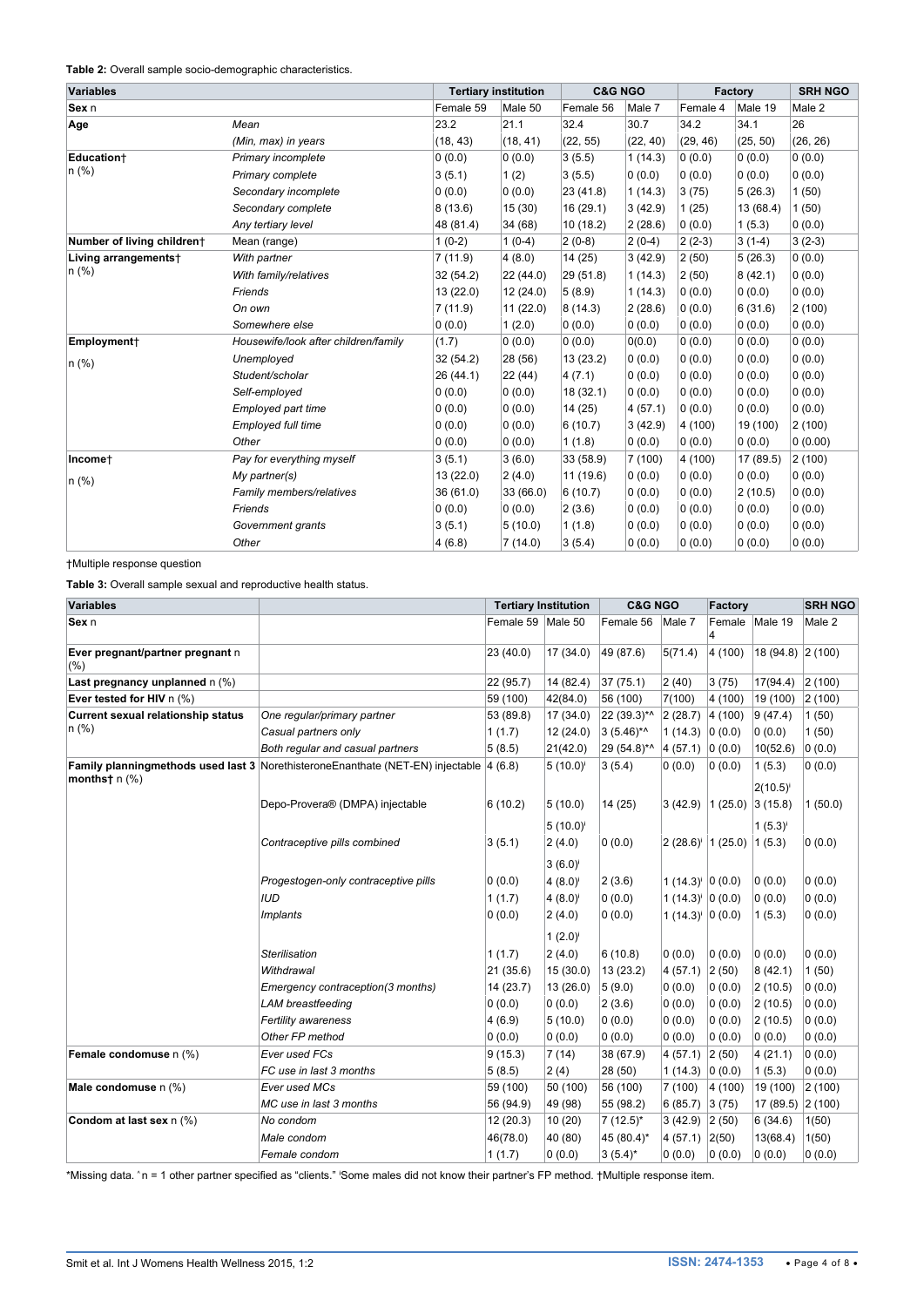sites were enrolled and participated in the assessment. The sociodemographic characteristics of the participants across all study components are shown in [Table 2](#page-3-0). [Table 3](#page-3-1) provides a summary of the sexual behaviour and practices of the sample. A total of 41 potential and actual product users participated in the qualitative assessments (18 in the promotional FGDs and 23 in the evaluation FGDs). Three IDIs were conducted with program coordinators/site managers at three of the four potential distribution sites after the V Condom promotion and evaluation activities were completed.

#### **V Condom usage during the one-month study period**

As part of the prospective evaluation, participants were given 10 V Condoms and asked to send a text message post coitus to indicate the number of male condoms (MCs) or FCs or V Condoms or no protection used (over the one-month study period). A total of 104 participants (tertiary students, female sex workers (FSW), and male sex workers (MSW) at the C&G NGO and factory employees sent at least one text message after sex. Males from the SRH NGO did not send text message. The response rates are listed in T[able 4.](#page-4-0)

#### **Protected and unprotected sex**

In the prospective study, 620 sex acts were reported by 104 of the 197 participants. Protection with a V Condom or another product (male or another female condom) was used for 95.3% of the sex acts, with the remaining 4.7% being unprotected. Overall, participants reported using more V Condoms (61.6%) compared to male condoms (31.1%) or another female condom (2.6%).

#### **V Condoms distributed by each site**

The inventory of the V Condoms distributed by site is presented in [Table 5.](#page-4-1) The total number of condoms received included: (1) condoms taken at the promotional demonstration table (2) condoms distributed to participants at the baseline interview (3) condoms distributed to participants at the promotional FGD and (4) condoms left at the site for participant resupply.

#### **Product packaging and user preference**

During the FGDs and IDIs, participants and coordinators spoke at length about their impressions of the V Condom packaging; overall, most described the packaging as "nice/good", "unique", "attractive", "trendy", "classy" and "stylish". Almost all of the participants felt the design and colour were eye-catching.

"Its cover, it's like the cover of the CD, no one will notice what you carrying." (FGD1, female student)

"It is stylish; it is not obvious that you are carrying a condom. Even if you have it on your hand; no one will notice. It is well packaged." (FGD2, FSW)

However, all female students, some FSW, and all males felt that the product packaging was too large to fit into a toiletry bag or one's pocket. They expressed concern that this may hinder people who were embarrassed to be seen with condoms from using the V Condom or be difficult to conceal in public. Participants did not want the size of the V Condom to decrease despite concerns about the package size.

"Another thing that I will suggest is that the package is big, its package if maybe they can try and make a simply package you see, something that you can put on your pocket like when you wearing a jean, something you go somewhere and don't carry a bag you see, but if it a small package then you can put it on your pocket so it would be easy." (FGD5, FSW)

All who participated in qualitative data collection had experience using male condoms, and the majority who had used female condoms (prior to exposure to V Condoms) reported that they preferred male condoms to female condoms. This preference seemed to be largely due to a lack of alternative female condoms in the market. Most participants reported that they preferred the V Condoms over female condoms currently in the market. The participants who did not express a preference did so because they had never heard of, seen, or used a female condom before the promotional event. A few female students and FSWs from the promotional FGD stated that they had no idea female condoms were even available in South Africa. All participants felt that the V Condom could be used for every sex act-not just occasionally-and would recommend the V Condom to friends.

"The V Woman's Condom is for any day. Winter, summer, or autumn you don't have stress, yes." (FGD5, FSW)

"I think about the condom he would be happy and he would be more attractive, he likes things that are nicer and he likes to be safe." (FGD1, female student)

"Aaah, I think, I think he would be excited because there is like a lube and everything so, he probably like put more pressure on foreplay...I think he would actually enjoy it." (FGD1, female student)

"When I came home I just throw it on the bed when I reached him home and he asked me 'what is this beautiful thing?'" (FGD5, FSW)

#### **Potential distribution channels**

Participants in the prospective follow-up component of the study favoured obtaining the V Condom from their study location (distribution sites) the tertiary institution, C&G NGO, and factory. Government clinics/hospitals/health centres as distribution channels were also favoured across the sites. Approximately 40% of participants indicated the pharmacy as a suitable distribution site.

The shop/supermarket was considered a suitable distribution site by all participants except female factory employees. NGOs as possible distribution sites for obtaining V Condoms were mentioned by students, FSWs, males, MSWs at the C&G NGO, and male factory employees.

During FGDs, FSWs reported traditionally accessing condoms from clinics. However, they felt that this was a cumbersome and time consuming means of accessing condoms and would prefer to access the V Condom through NGOs or through medical mobile vans that come directly to their communities. Female students also felt that accessing FCs or even the V Condom at a clinic would be uncomfortable and embarrassing. However males (in both FGDs) were comfortable accessing V Condoms from hospitals and clinics

#### <span id="page-4-0"></span>**Table 4:** SMS response rates.

| <b>Variables</b>              | <b>Tertiary institution</b> |                    | <b>C&amp;G NGO</b> |         | Factorv  |                    |  |
|-------------------------------|-----------------------------|--------------------|--------------------|---------|----------|--------------------|--|
| <b>Sex</b>                    | Female 59                   | Male <sub>50</sub> | Female 56          | Male 7  | Female 4 | Male <sub>19</sub> |  |
| Returned at least 1 SMS n (%) | 25(42.4)                    | 21 (42)            | 37(66.1)           | 5(71.4) | 4(100)   | 12(63.2)           |  |

<span id="page-4-1"></span>**Table 5:** Inventory of V Condoms supplied to and distributed by site.

|                                                                 | <b>Tertiary institution</b> | <b>C&amp;G NGO</b> | Factory | <b>SRH NGO</b> |
|-----------------------------------------------------------------|-----------------------------|--------------------|---------|----------------|
| Condoms taken at promotional demonstration (n)                  | 255                         | 100                | 80      | 30             |
| Condoms distributed at baseline interview (n)                   | 1090                        | 630                | 230     | 20             |
| Condoms distributed at promotional FGD (n)                      | 15                          | 15                 | ∣n/a    | n/a            |
| Condoms left at the site for participant resupply (n)           | 500                         | 500                | 230     | 30             |
| Total number of condoms received at each site (n)               | 1860                        | 1245               | 540     | 80             |
| Total number of V Condoms distributed via resupply vouchers (n) | 140                         | 350                | 130     |                |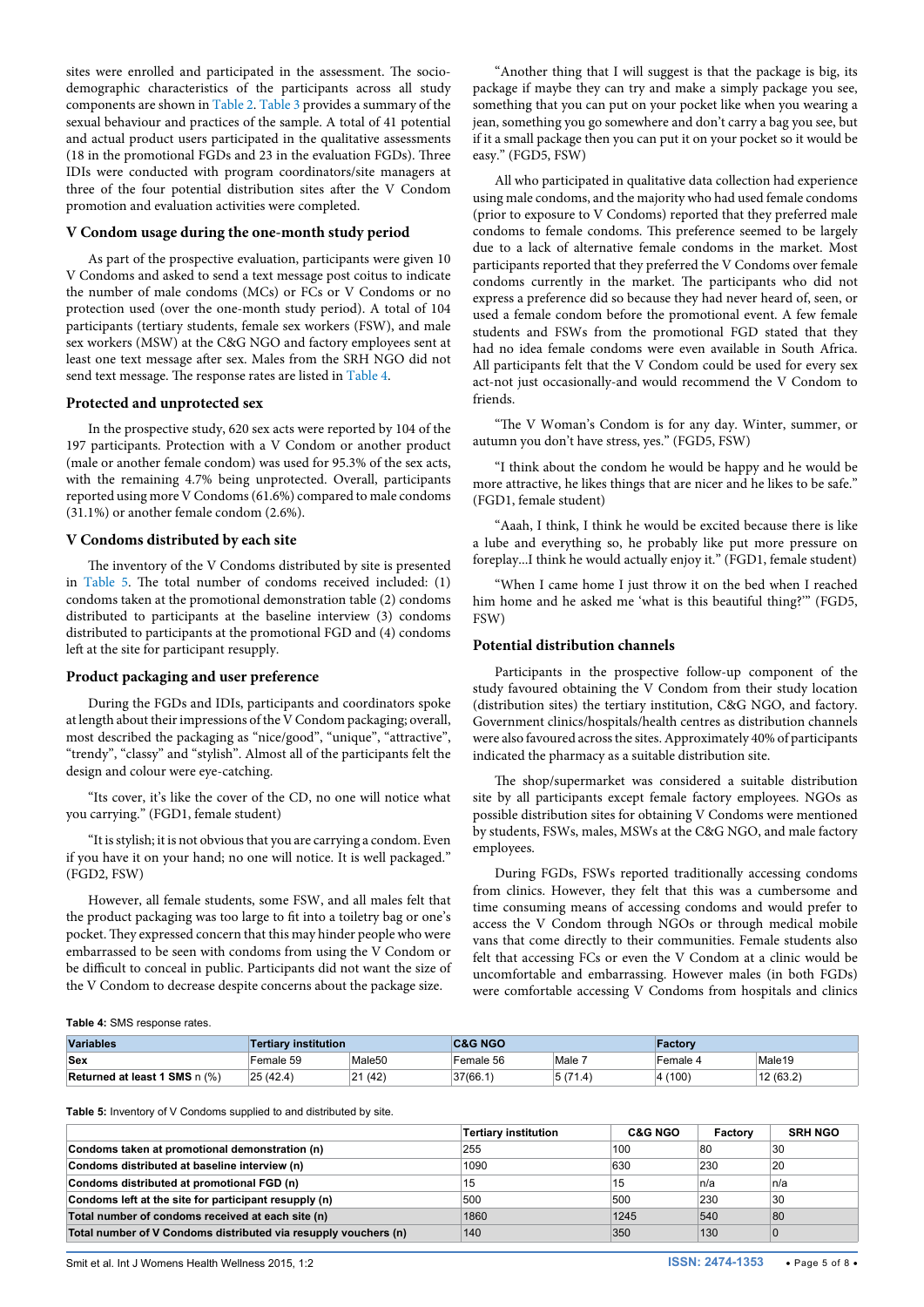and even suggested male clinics. FSWs and male students suggested taverns, bars, hotels, clubs, and similar public spaces where people might meet and engage in sexual activity. However, they cautioned that it should not be exclusively sold in these places and could even be sold in rural areas from small locally owned shops so that everyone can buy them.

The majority of FGD participants recommended advertising on social networks, providing examples such as Twitter, Facebook, and even instant messaging services (such as BlackBerry messaging or WhatsApp). Traditional media were also mentioned; billboards were highly ranked, then television advertisements, posters, and pamphlets and the lowest ranked were magazines, radio, and newspaper/print. Word of mouth was mentioned by all participants as they said it would be easy to talk about the V Condom to sexual partners, friends, and family. Participants suggested placing posters and pamphlets at taxi ranks, taverns, bars, hotels, clubs, and similar public spaces. FSWs did not think radio or television would work as they rarely listen to these and were not sure which stations or community papers would be best for advertising the V Condom. Conversely, the NGO-based IDI participants felt that television and billboards would be the most effective means of advertising the V Condom as well as in community spaces such as bars and taverns. A factory-based IDI participant felt that radio messaging would be more successful among rural populations, because those who cannot read or do not have access to community newspapers definitely listen to the radio.

"Cause when you look at it you can see that they can start by liking it, then following it after that, then they can be V Woman's Condom followers, even on WhatsApp when you put the V Condom picture maybe make it my profile picture then my friend is going to ask me "what is on your profile picture?" then I would tell her it a condom and it like this and this and this, then she will ask me more than that way that when everyone will know about it." (FGD5, FSW)

"You buy a condom in a supermarket and there is only education on the back. So I think maybe that is the question that we could raise and ask if you have feedback or maybe provide a contact number, a contact number on the package and say; if you have any questions, you can contact or call this call centre. I think that would be where specifically where places do not have clinic sister. So I think feedback from a centre would be good." (IDI2, female)

#### **Willingness to pay**

The majority of the potential V Condom users who participated in the baseline interview at each distribution site were willing to pay for the V Condom. Information garnered from V Condom users via the user exit questionnaire during the evaluation FGD showed that all V Condom users from the student population and male factory employees reported willingness to purchase the V Condom (100%). Many FSWs (85.7%) were willing to purchase the V Condom.

All participants involved in qualitative data collection were willing to pay for the V Condom even though they do not usually buy male condoms or even female condoms. Many felt that they would buy the V Condom over female condoms currently available for sale.

"They would buy this condom, the way it is designed, even the package is flashy." (FGD2, FSW)

### **Price willing to pay**

V Condom user feedback at the exit survey indicates that the average amount willing to pay ranged between ZAR7.90 and ZAR11.30 (US\$0.57-US\$1.06) at time of publication.

Some male students in the evaluation FGD wondered if it would be cheaper to buy the lubricant separately as they often do buy lubricants as well as male condoms. Males in both evaluation FGDs felt it would be best to distribute the V Condom for free because the price will increase over time and one day will not be affordable. Interestingly, FSWs in the evaluation FGD were willing to pay more for the V Condom after using them over the course of the month. All participants felt that more than ZAR30.00 per V Condom would be too much and would prefer to buy a pack of three V Condoms rather than singles. Many felt that younger users (teenagers or people in their early 20s) would not be able to afford the V Condom if it was too expensive. Many explained that the motivation to pay for the V Condom was based on the idea that if you pay you will receive a quality product, and free products are not as safe or trusted as products you pay for.

"P1: And some people have this tendency that something for free is not quality.

#### P6: It is not okay.

P5: Price goes with quality, you see. So if you bought something then that thing is quality, which means that the Choice ones are fake or the ones you get for free are fake you see something like that, yah." (FGD4, male students)

"We have to buy condoms because they protect us from many different situations. Having STIs, pregnancy…perhaps I will have an infection in my private part, perhaps there would be some sort of discharge or get to bleed for the rest of my life if I had unprotected sex with that man. So I think it is okay to buy the condoms. There is one thing that I want to know my fellow sisters; why do we always want to have everything for free whilst we are the ones who are being protected?" (FGD2, FSW)

# **Discussion**

Assessing appropriate distribution channels for introduction of a new product is complex and must be carefully planned using market data [[9,](#page-6-3)[10\]](#page-6-4). Our study used a novel mixed-methods approach to test various distribution channels for the introduction of a new female condom product in the South African market. We believe that the mixed methods used were able to capture relevant data about the elusive nature of future market behaviour.

These study results will allow us to apply the total market approach to increase access to the female condom market [[11\]](#page-6-5). Previous analyses of the total market approach for male condoms in sub-Saharan Africa as well as Myanmar have shown the need to grow all market sectors to create sustainable product access [[12](#page-6-6)]. Likewise, these study data will inform market strategies for the V Condom that shape private-sector/NGO reach. Greater private-sector participation in the female condom market could also provide greater contraceptive security [\[13\]](#page-6-7).

The relatively high condom use shown during the study period was consistent with other reports from users regarding their preference for this female condom design [[14,](#page-6-8)[15](#page-6-9)]. This was not surprising because a user-centered process involving couples from four countries-including South Africa-was employed to design the V Condom. This user input resulted in special features that make the V Condom easy to use and acceptable to both women and men. The V Condom design was verified through user testing among 60 couples in three countries in 2004 [\[16\]](#page-7-0). More than 90% of couples in the design validation study, nearly half of whom had no previous experience with female condoms, were satisfied with the performance of the V Condom in regard to ease of use, stability, comfort, and sensation.

Packaging for the V Condom was also based on user input, and the appeal of the colour and design of the package reflects this. The appeal of the packaging across the wide range of market test participants confirms the design aesthetic as being attractive as well as unobtrusive. The relatively large size of the package in comparison to a male condom has been noted previously by other user groups [[17\]](#page-7-1). Unfortunately, the V Condom design does not allow it to be folded for smaller packaging dimensions.

Participant preference for the V Condom was likely the result of a combination of liking both the product and packaging as an integrated unit that offers a good user experience. The attractiveness of the packaging was well-noted by study participants and should play an important role in demand generation going forward.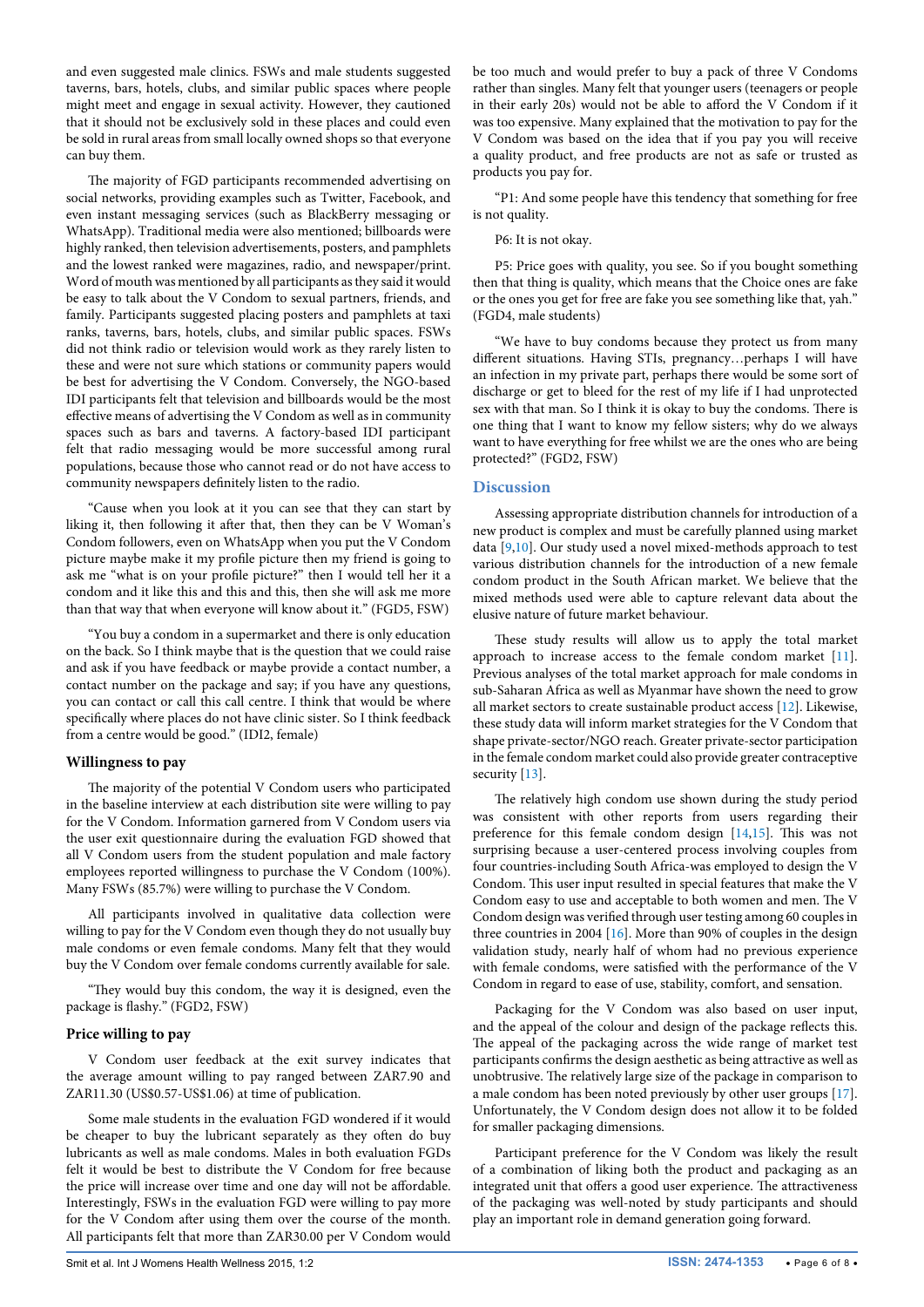The market tests were successful in identifying suitable distribution channels for the V Condom. Although the majority of the sample identified government facilities as being an acceptable delivery channel, it is notable that female students were not comfortable with this approach. For students, accessing the condom through distribution sites on campus may be the most appropriate. Men and FSWs opted for accessing V Condoms at public places such as bars, hotels, and clubs  $[18]$  $[18]$ . Broadening the distribution channels to include access at public sites has been shown to increase demand among adolescents and young people [\[19](#page-7-3)[,20\]](#page-7-4).

Willingness to pay among potential users and an affordable price are key to growing the market for this product. The market strategies tested in this evaluation provide options for pricing (i.e., subsidized versus full commercial price). These potential distribution channels align well to the concept of a total market approach and the desire for equity across socioeconomic sectors. Next steps to increasing access to the V Condom in the southern Africa region include aligning product supply and demand volumes, designing and executing a market entry plan that utilizes the most promising distribution channels, and conducting targeted demand-generation efforts.

This study was limited in that the market tests were done in organizations that usually distribute condoms free of charge. Even so, study participants mentioned they would like the V Condom to be available for purchase in bars and other retail outlets. Additionally, data collection at the SRH NGO site was attempted for the evaluation FGD and the site coordinator IDI, but it was not possible because there were too few participants who only participated in the baseline interview and did not send SMS texts during the one-month study period. No V Condoms were distributed to these participants by the site coordinator. Follow-up at all sites was limited to one month with participants having ready access to free condoms. These findings may not necessarily be replicable over a longer-term and/ or when condoms are available at a cost. It is likely that these shortterm results could be generalizable to other large urban locations in southern and/or sub-Saharan Africa. Also, only 53% of participants (104 of 197 participants) reported their condom use behaviour after sex, suggesting that the remaining 93 participants may not have used condoms at all. Further research to understand this important target segment is warranted.

# **Conclusions**

The quantitative results indicated high V Condom usage during the study period. Most of the reported sex acts were protected, with participants using more V Condoms than other female condoms and male condoms-in line with uptake of the V Condom at the distribution sites where participants from the C&G NGO, the tertiary institution, and the factory returned for a resupply of V Condoms during the study period.

V Condom users reported preferring the V Condom over the male condom and other female condoms. V Condom users reported their partners wanting both the V Condom and male condoms available, with some preferring the V Condom only. Despite the high reliance on male condoms in general, the majority of participants in the evaluation FGDs reported a preference for the V Condom over male condoms and other female condom products, and all participants indicated that they would be willing and able to use the V Condom to protect against HIV, STIs, and pregnancy.

According to the baseline data, the study sites (tertiary institution, C&G NGO, and factory), government clinics/hospitals/ health centers, pharmacies, and shops/supermarkets were named as suitable channels from which to obtain the V Condom, as were workplaces, schools, entertainment places, and tuck shops. The qualitative analysis revealed mixed views on where V Condom should best be accessed-demonstrating the need for varied access pointsas females were reluctant to access V Condoms from government clinics, and males were more interested in accessing V Condoms from government hospitals and clinics. Ideal distribution sites were reported to be public social gatherings, bars, clubs, places of work, and easily accessible shops with flexible opening times, and local nongovernmental organizations seemed to be preferred. Factors influencing preferred distribution channels were ease of access, convenience, operating hours, users' previous experiences, and peer influences.

Overall, the quantitative findings showed that most participants were willing to pay for the V Condom if it were available for purchase. Details garnered from the qualitative data showed that the motivation to pay for the V Condom was based on the belief that paying ensured a quality product, and free products are not as safe or trusted.

This novel mixed-methods approach to understanding consumer interest in a new female condom product worked well in terms of providing relevant data for both programmatic and market introduction.

#### **Acknowledgments**

The authors would like to thank students from the tertiary institution, clients of the C&G NGO, factory employees, and males at the SRH NGO for their participation in the study. The staff and management of each of the study sites are acknowledged for their support in the success of this project. We thank MatCH Research staff for their support during fieldwork and Abra Greene for preparing this manuscript. PATH would also like to acknowledge financial support from The Netherlands Ministry of Foreign Affairs for our project Expanding Access to the Woman's Condom through the Protection Options for Women Product Development Partnership.

#### **References**

- <span id="page-6-0"></span>1. [http://www.rhsupplies.org/activities-resources/groups/newunderused-rh](http://www.rhsupplies.org/activities-resources/groups/newunderused-rh-technologies-caucus/)[technologies-caucus/](http://www.rhsupplies.org/activities-resources/groups/newunderused-rh-technologies-caucus/)
- <span id="page-6-1"></span>2. [Trussell J, Sturgen K, Strickler J, Dominik R \(1994\) Comparative](http://www.ncbi.nlm.nih.gov/pubmed/8033980)  [contraceptive efficacy of the female condom and other barrier methods. Fam](http://www.ncbi.nlm.nih.gov/pubmed/8033980)  [Plann Perspect 26: 66-72.](http://www.ncbi.nlm.nih.gov/pubmed/8033980)
- 3. [Soper DE, Shoupe D, Shangold GA, Shangold MM, Gutmann J, et al. \(1993\)](http://www.ncbi.nlm.nih.gov/pubmed/8511706)  [Prevention of vaginal trichomoniasis by compliant use of the female condom.](http://www.ncbi.nlm.nih.gov/pubmed/8511706)  [Sex Transm Dis 20: 137-139.](http://www.ncbi.nlm.nih.gov/pubmed/8511706)
- 4. [Fontanet AL, Saba J, Chandelying V, Sakondhavat C,](http://www.ncbi.nlm.nih.gov/pubmed/9792386) Bhiraleus P, et al. [\(1998\) Protection against sexually transmitted diseases by granting sex](http://www.ncbi.nlm.nih.gov/pubmed/9792386)  [workers in Thailand the choice of using the male or female condom: Results](http://www.ncbi.nlm.nih.gov/pubmed/9792386)  [from a randomized controlled trial. AIDS 12: 1851-1859.](http://www.ncbi.nlm.nih.gov/pubmed/9792386)
- 5. [French PP, Latka M, Gollub EL, Rogers C, Hoover DR, et al. \(2003\) Use](http://www.ncbi.nlm.nih.gov/pubmed/12916135)[effectiveness of the female versus male condom in preventing sexually](http://www.ncbi.nlm.nih.gov/pubmed/12916135)  [transmitted disease in women. Sex Transm Dis 30: 433-439.](http://www.ncbi.nlm.nih.gov/pubmed/12916135)
- 6. [Hoke TH, Feldblum PJ, Van Damme K, Nasution MD,](http://www.ncbi.nlm.nih.gov/pubmed/17623503) Grey TW, et al. (2007) [Temporal trends in sexually transmitted infection prevalence and condom use](http://www.ncbi.nlm.nih.gov/pubmed/17623503)  [following introduction of the female condom to Madagascar sex workers. Int](http://www.ncbi.nlm.nih.gov/pubmed/17623503)  [J STD AIDS 18: 461-466.](http://www.ncbi.nlm.nih.gov/pubmed/17623503)
- 7. <http://www.path.org/publications/detail.php?i=1267>
- <span id="page-6-2"></span>Johns Hopkins Bloomberg School of Public Health (2011) Family Planning: [A Global Handbook for Providers. World Health Organization \(WHO\), United](http://apps.who.int/iris/bitstream/10665/44028/1/9780978856373_eng.pdf)  [States Agency for International Development, Baltimore, USA.](http://apps.who.int/iris/bitstream/10665/44028/1/9780978856373_eng.pdf)
- <span id="page-6-3"></span>9. [Chapman S, Jafa K, Longfield K, Vielot N, Buszin J, et al. \(2012\) Condom](http://www.ncbi.nlm.nih.gov/pubmed/22348632)  [social marketing in sub-Saharan Africa and the Total Market Approach. Sex](http://www.ncbi.nlm.nih.gov/pubmed/22348632)  [Health 9: 44-50.](http://www.ncbi.nlm.nih.gov/pubmed/22348632)
- <span id="page-6-4"></span>10. [Hanson K, Kumaranayake L, Thomas I \(2001\) Ends versus means: the role](http://www.ncbi.nlm.nih.gov/pubmed/11358913)  [of markets in expanding access to contraceptives. Health Policy Plan 16:](http://www.ncbi.nlm.nih.gov/pubmed/11358913)  [125-136.](http://www.ncbi.nlm.nih.gov/pubmed/11358913)
- <span id="page-6-5"></span>11. <http://www.psi.org/publication/total-market-approach/>
- <span id="page-6-6"></span>12. [Htat HW, Longfield K, Mundy G, Win Z, Montagu D \(2015\) A total market](http://www.ncbi.nlm.nih.gov/pubmed/25759450)  [approach for condoms in Myanmar: the need for the private, public and](http://www.ncbi.nlm.nih.gov/pubmed/25759450)  [socially marketed sectors to work together for a sustainable condom market](http://www.ncbi.nlm.nih.gov/pubmed/25759450)  [for HIV prevention. Health Policy Plan 30: i14-22.](http://www.ncbi.nlm.nih.gov/pubmed/25759450)
- <span id="page-6-7"></span>13. [Sharma S, Dayaratna V \(2005\) Creating conditions for greater private sector](http://www.ncbi.nlm.nih.gov/pubmed/15694501)  [participation in achieving contraceptive security. Health Policy 71: 347-357.](http://www.ncbi.nlm.nih.gov/pubmed/15694501)
- <span id="page-6-8"></span>14. [Joanis C, Beksinska M, Hart C, Tweedy K, Linda J, et al. \(2011\) Three new](http://www.ncbi.nlm.nih.gov/pubmed/21310287)  [female condoms: which do South-African women prefer? Contraception 83:](http://www.ncbi.nlm.nih.gov/pubmed/21310287)  [248-254.](http://www.ncbi.nlm.nih.gov/pubmed/21310287)
- <span id="page-6-9"></span>15. [Schwartz JL, Barnhart K, Creinin MD, Poindexter A, Wheeless A, et al. \(2008\)](http://www.ncbi.nlm.nih.gov/pubmed/19014792)  [Comparative crossover study of the PATH Woman's Condom and the FC](http://www.ncbi.nlm.nih.gov/pubmed/19014792)  [Female Condom. Contraception 78: 465-473.](http://www.ncbi.nlm.nih.gov/pubmed/19014792)